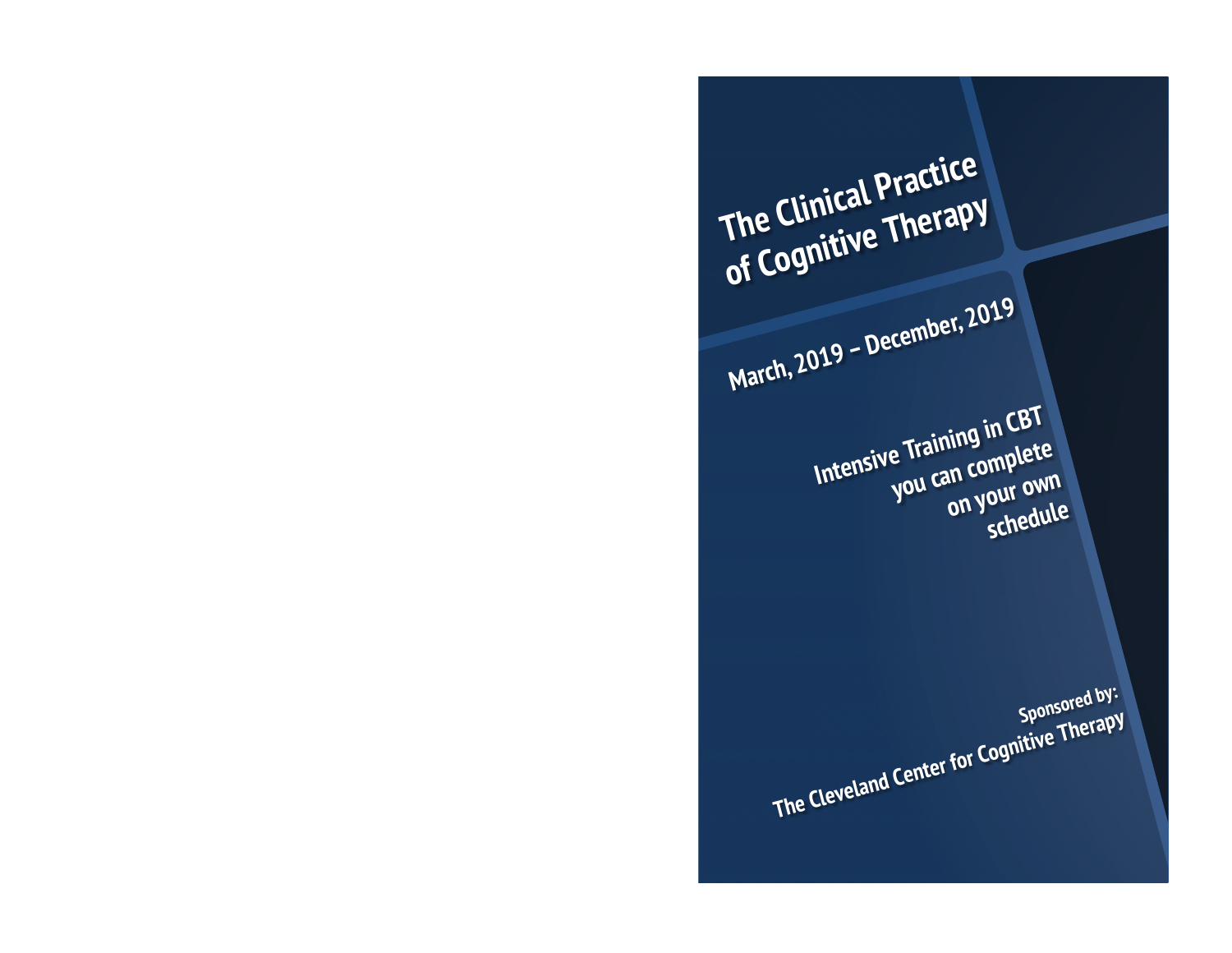# The Challenge of Psychotherapy in the Real World

Busy therapists face many demands these days. Clients want (and deserve) effective treatment for complex problems. Insurance companies ask us to provide short-term treatment and to demonstrate "medical necessity." Agencies want us to maintain a hefty caseload with high levels of client satisfaction. In addition, we're expected to be knowledgeable about evidence-based treatment. Many therapists want to cope with these challenges by updating their skills and obtaining advanced clinical training but they need training that is flexible and focused on clinical practice.

Cognitive Therapy is an evidence-based, cognitive-behavioral approach to therapy that is effective with a wide range of problems. The cognitive perspective provides a conceptual framework that makes therapy with complex clients less confusing and frustrating. In addition, cognitive-behavioral techniques provide powerful tools for alleviating current distress and for accomplishing lasting changes.

### Intensive Training for Psychotherapists

The Clinical Practice of Cognitive Therapy is an intensive training program that consists of a series of seminars held one day a month for ten months. The seminars provide hands-on training in the application of Cognitive Therapy in clinical practice. They combine lectures and readings with video, demonstrations, case consultation, and practice in the use of cognitive-behavioral techniques. The program is designed for practicing mental health professionals (psychiatrists, psychologists, social workers, counselors, psychiatric nurses, etc.) who can apply the material with their own clients.

This program offers much more than a book or a one-day workshop can provide, including:

- Intensive, hands-on training that you can apply in clinical practice right away
- A flexible schedule complete the program on your own timetable (even if it takes a few years)
- Lively, engaging faculty who make the class interesting as well as useful
- Texts that focus on the practical application of CBT with a broad range of clients
- Demonstrations of intervention techniques
- Opportunity to try out interventions in your practice and then follow up with the instructors online
- Nationally-known faculty who relate new research and innovation to the realities of clinical practice

# Certification Program in Cognitive Therapy

Participants in The Clinical Practice of Cognitive Therapy have three options. They can simply participate in the seminars for continuing education credit, they can complete two exams and submit a recording of a therapy session to receive certification in Cognitive Therapy from the Cleveland Center for Cognitive Therapy, or they can use the completion of this program in partial fulfillment of the requirements for certification by the Academy of Cognitive Therapy. The Academy of Cognitive Therapy is a non-profit organization that offers international certification in Cognitive Therapy. Successful completion of this program fulfills the academic requirements for certification by the Academy but there are additional requirements for supervised experience and submission of a work sample.

### Distance Education at Your Own Pace

Participate in the intensive training program without traveling away from home and on your own schedule. Each month you will download an unedited audio recording of the class and then complete the program on your own timetable with no fixed deadlines. Like a podcast, you can listen to the audio when convenient. Unlike a podcast, the audio is integrated with readings, online video and resources, experiential exercises, and an online discussion forum to provide in-depth training in CBT. If you want continuing education credit or if you want to seek certification, there will also be an online post-test to complete after you have finished the readings and audio.

The Distance Education program covers the same content, costs the same amount, and may qualify for the same continuing education credit as our face-toface program. You'll need the ability to connect to the Internet, to send and receive e-mail, to download files, and to listen to mp3 files. You'll also need enough hard drive space for about 150 MB of audio files per month. If you have questions, contact James Pretzer, Ph.D. at 216-831-2500 or ClinicalPracticeofCT@gmail.com.

### Course Objectives

(for detailed objectives see http://www.behavioralhealthassoc.com/educationalPrograms.php)

#### Fundamentals of Cognitive Therapy with Depression (Mar., Apr., & May, 2019)

Participants will be able to explain the essential concepts, techniques, and strategies of Cognitive Therapy and apply this material in the treatment of depression and suicidality. They will understand the role of cognition in psychopathology and be able to demonstrate Cognitive Therapy's approach to developing rapport, structuring the session, using cognitive and behavioral interventions, developing homework assignments, dealing with non-compliance, and preventing relapse.

#### Cognitive Therapy with Stress & Anxiety Disorders (June, July, & Aug., 2019)

Participants will be able to modify the treatment strategies covered in the previous term in order to treat stress, adjustment disorders, and anxiety disorders including panic disorder, agoraphobia, obsessive-compulsive disorder, generalized anxiety disorder, and post-traumatic stress disorder.

#### Cognitive Therapy with Personality Disorders (Sept., Oct., & Nov., 2019)

Participants will apply the principles of Cognitive Therapy to the treatment of clients with personality disorders. They will be able to discuss specific treatment strategies and intervention techniques for a number of personality disorders including borderline, paranoid, avoidant, antisocial, obsessive-compulsive, and histrionic personality disorders.

#### Special Topics (Dec., 2019)

Participants will explore the application of Cognitive Therapy to areas of particular interest to participants in recent programs. This year, the topics include CBT with anger problems, with grief, and with alcoholism and substance abuse.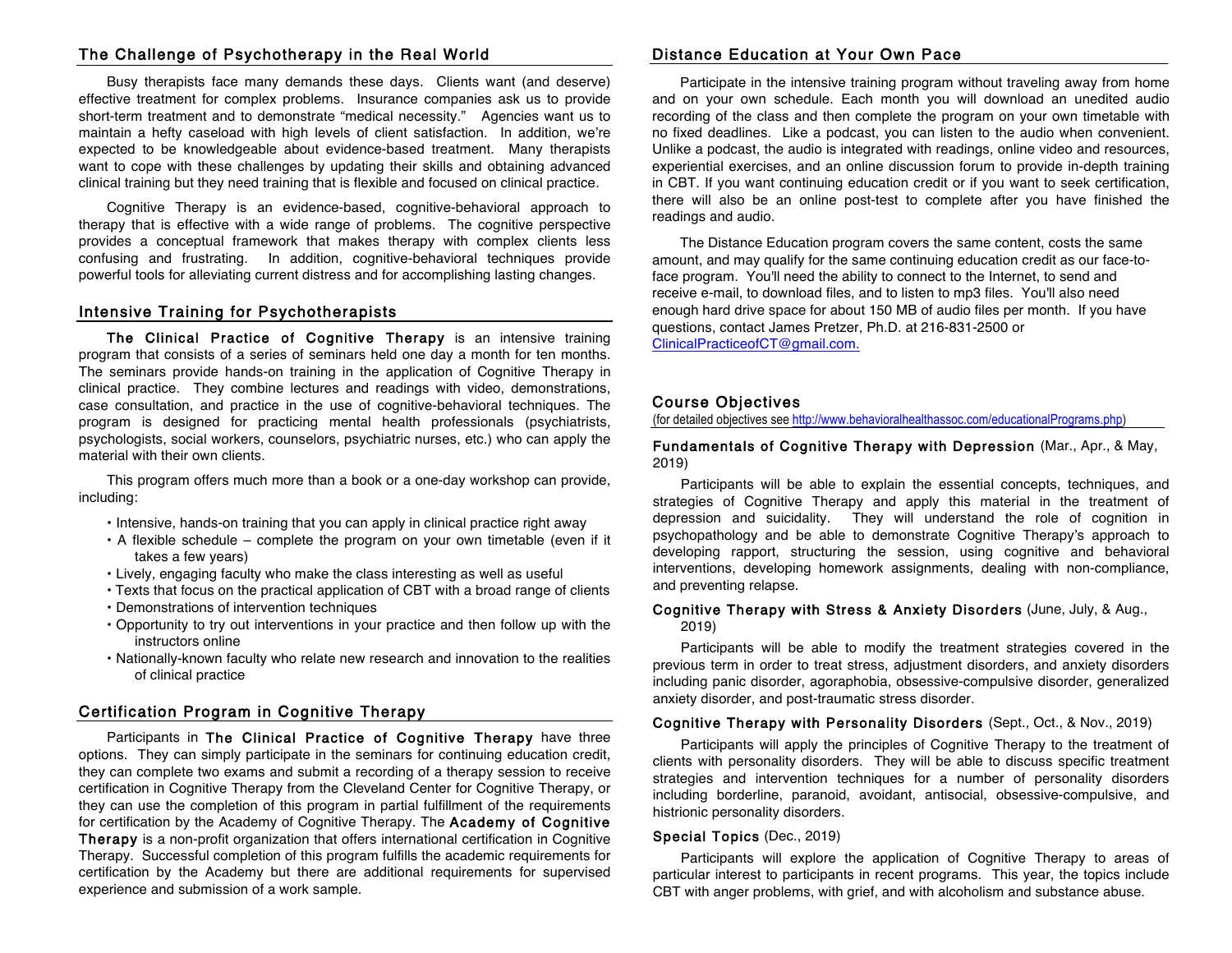# How the Distance Education Program Works

The Distance Education program begins on March 13, 2019. Each month we will send you an e-mail that will enable you to download handouts, audio, and supplementary materials. The recordings are mp3 files, so you can to listen to them at your convenience on your computer, on a mp3 player, or burn them to a CD. There's no need to sit in front of a computer for hours! The course materials are yours for your personal use so you can rewind to listen to a passage a second time whenever you want and you'll be able to review particular topics as needed. The instructors are available via email and through a Google Group whenever you have questions.

# What do Participants Think of This Program?

Go to http://www.behavioralhealthassoc.com/educationalPrograms and scroll down for links to participants' feedback and to evaluation results.

# Continuing Education Credit

Regulations vary from state to state and country to country, so the only way to be certain about whether this program will be accepted for continuing education credit is to check with your licensing board. Your board may well accept this program without additional paperwork since we are approved by the American Psychological Association, the National Association of Social Workers, the National Board for Certified Counselors, and by NAADAC. However, in some states you may need to submit this program for post-program approval. In either case, we will be happy to provide whatever documentation is required.

Psychologists – The Cleveland Center for Cognitive Therapy is approved by the American Psychological Association to sponsor continuing education for psychologists. The Cleveland Center for Cognitive Therapy maintains responsibility for the program and its content. This program qualifies for up to 69.5 hours of credit.

The Cleveland Center for Cognitive Therapy is approved by the Ohio Psychological Association-MCE Program to offer continuing education for psychologists. The Cleveland Center for Cognitive Therapy (#341753069) maintains responsibility for the program. This program qualifies for up to 69.5 hours of credit.

Counselors – Cleveland Center for Cognitive Therapy has been approved by NBCC as an Approved Continuing Education provider, ACEP No. 6889. Programs that do not qualify for NBCC credit are clearly identified. Cleveland Center for Cognitive Therapy is solely responsible for all aspects of the program.

Social Workers – This program is approved by the National Association of Social Workers (Approval #886603241-1135) for 69.5 Clinical Social Work continuing education contact hours.

Chemical Dependency Counselors – This program has been approved by the Ohio Chemical Dependency Professionals Board for up to 69.5 hours of credit. The Cleveland Center for Cognitive Therapy is a NAADAC Approved Education Provider. This program qualifies for up to 60 hours of credit.

Psychiatrists – Physicians who wish to receive CME credit can use this program for up to 67.5 hours of Category II credit.

### Registration

Fee - Tuition is \$400 for each of the first three terms and \$200 for the final term for a total of \$1400, plus a \$50 registration fee. A \$50 per term group discount (up to \$200 per person) is available when two or more persons apply jointly. A 10% discount applies if the full year's tuition is paid by the first session.

A limited number of partial scholarships (\$50 per term discount) will be available based on need. Individuals who wish to apply for a partial scholarship should submit a brief description of their need for the scholarship with their registration.

Participants who wish to receive certification from the Cleveland Center for Cognitive Therapy will pay a certification fee of \$300 that covers the cost of detailed feedback on two examinations and a recording of a therapy session.

Registration Deadline – The registration materials and fee must be received no later than Friday, February 15, 2018.

Refund Policy - The registration fee will be returned in full if enrollment is canceled prior to the registration deadline.

To Register - Mail the attached form with your registration fee, fax it to us, or scan it and e-mail to ClinicalPracticeofCT@gmail.com. For a group discount, mail, fax, or e-mail all the registration forms in together, clearly indicating that you are applying as a group. Applicants will be notified of acceptance and provided with additional information after the registration deadline.

### Faculty

#### James Pretzer, Ph.D.

Director, Cleveland Center for Cognitive Therapy. Assistant Clinical Professor of Psychology, Department of Psychiatry, CWRU School of Medicine. Diplomate, Founding Fellow, and Certified Trainer/Consultant - Academy of Cognitive Therapy.

#### Barbara Fleming, Ph.D.

Director, Anxiety Treatment Center. Assistant Clinical Professor of Psychology, Department of Psychiatry, CWRU School of Medicine. Diplomate, Founding Fellow, and Certified Trainer/Consultant - Academy of Cognitive Therapy.

Barbara Fleming and James Pretzer both received their Ph.D.s in Clinical Psychology from Michigan State University and completed post-doctoral fellowships at the Center for Cognitive Therapy at the University of Pennsylvania, where they worked closely with Aaron T. Beck, MD, David Burns, MD, and other leading Cognitive Therapists.

Drs. Pretzer and Fleming have provided advanced training in Cognitive Therapy to mental health professionals since 1982 and have presented their work at conferences of the American Psychological Association, the Association for the Advancement of Behavior Therapy, and the World Congress of Cognitive Therapy. They are co-authors, with Arthur Freeman and Karen Simon, of Clinical Applications of Cognitive Therapy, 2nd edition (Springer, 2004), and, with Aaron Beck, Arthur Freeman, and associates, of Cognitive Therapy of Personality Disorders, 2nd edition (Guilford Press, 2004). They have also authored and coauthored numerous book chapters and articles. Their works have been translated and published in a number of languages including German, Swedish, and Japanese.